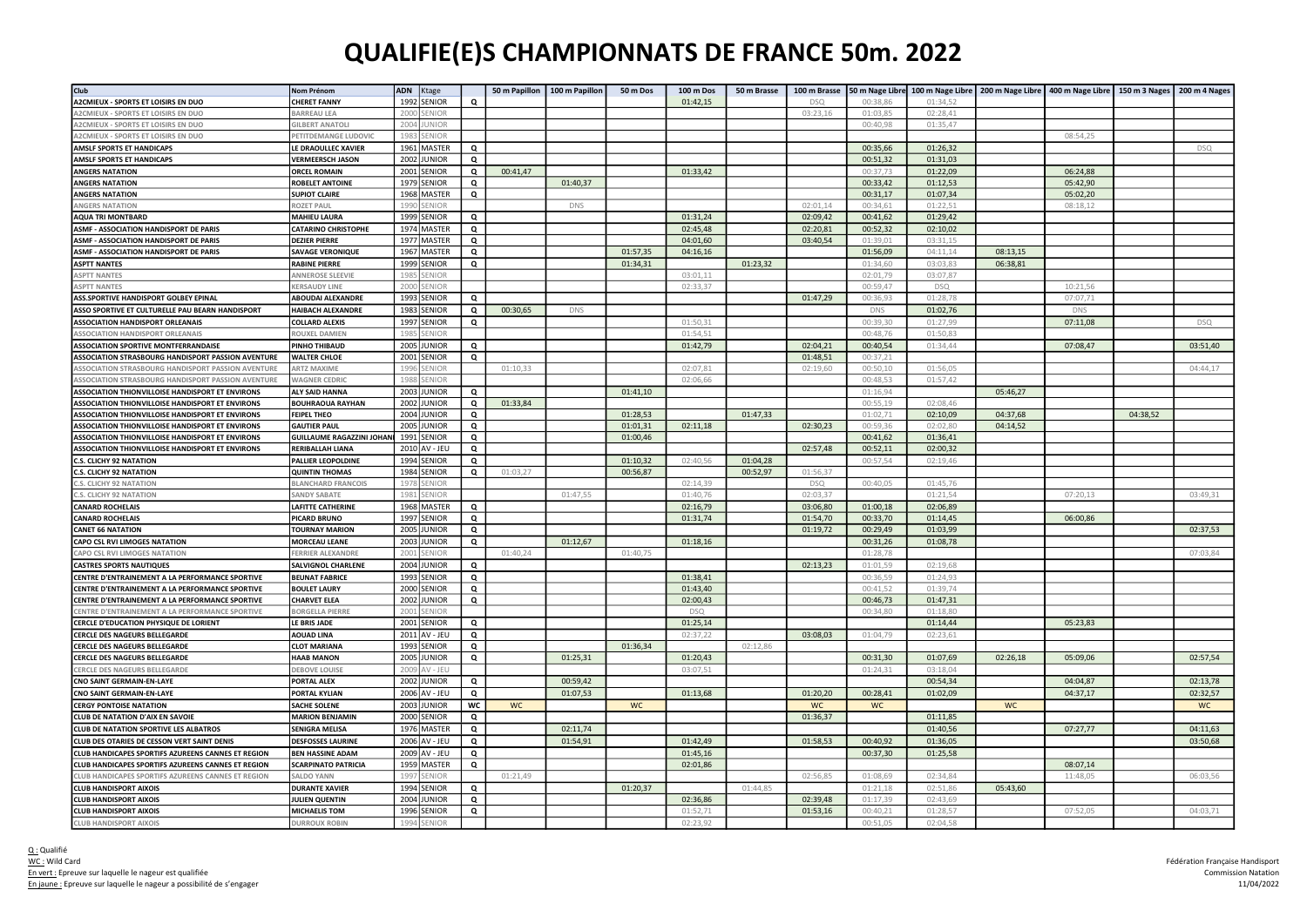## QUALIFIE(E)S CHAMPIONNATS DE FRANCE 50m. 2022

| Club                                   | Nom Prénom                       |      | ADN Ktage     |                |           | 50 m Papillon   100 m Papillon | 50 m Dos  | 100 m Dos  | 50 m Brasse | 100 m Brasse |           | 50 m Nage Libre 100 m Nage Libre   200 m Nage Libre   400 m Nage Libre   150 m 3 Nages   200 m 4 Nages |           |          |          |            |
|----------------------------------------|----------------------------------|------|---------------|----------------|-----------|--------------------------------|-----------|------------|-------------|--------------|-----------|--------------------------------------------------------------------------------------------------------|-----------|----------|----------|------------|
| <b>CLUB NAUTIQUE DE NEVERS</b>         | <b>GREFFIER-GROMAIRE FABRICE</b> | 1968 | <b>MASTER</b> | Q              |           | 01:37,08                       |           |            |             | 01:42,10     | 00:34,19  | 01:15,22                                                                                               |           | 06:04,76 |          | 03:16,70   |
| CLUB NAUTIQUE DU PAYS DE LOUDEAC       | LE HELLEY ZIA                    |      | 2006 AV - JEU | Q              |           | 01:38,65                       |           | 01:28,50   |             | 02:01,08     | 00:34,86  | 01:14,63                                                                                               |           | 05:47,23 |          | <b>DSQ</b> |
| <b>CLUB NAUTIQUE HAVRAIS</b>           | LE GLOANIC THIERRY               |      | 1963 MASTER   | Q              | 01:03,74  |                                | 00:56.02  | 02:02,01   |             |              | 00:55,12  | 02:03,14                                                                                               | 04:19,77  |          |          | 05:05,23   |
| <b>DAUPHINS DE CHATELLERAULT</b>       | <b>PASQUIER LENAICK</b>          |      | 2005 JUNIOR   | Q              |           | 02:19,46                       |           | 01:34,35   |             | 02:36,72     | 00:42,10  | 01:35,43                                                                                               |           | 07:06,11 |          | 04:15,20   |
| <b>DAUPHINS DE CHATELLERAULT</b>       | <b>PASQUIER MAIWENN</b>          |      | 2009 AV - JEU | Q              |           | 02:15,76                       |           | 01:40,60   |             | 02:09,94     | 00:42,24  | 01:34,43                                                                                               |           | 06:53,58 |          | 03:59,51   |
| <b>DAUPHINS SECTION PALOISE</b>        | PIERRE EMELINE                   |      | 1999 SENIOR   | Q              |           |                                |           | 01:15,49   |             |              | 00:30,65  | 01:06,48                                                                                               |           |          |          |            |
| <b>GRENOBLE ALP'38</b>                 | <b>SMETANINE DAVID</b>           |      | 1974 MASTER   | Q              |           |                                |           |            |             |              | 00:42,85  | 01:30,37                                                                                               | 03:12,60  |          |          |            |
| <b>GRENOBLE HANDISPORT</b>             | <b>JALBY LUCIE</b>               |      | 2008 AV - JEU | Q              |           |                                |           | 01:56,55   |             | 02:54,51     | 00:47,84  | 01:52,26                                                                                               |           | 08:28,43 |          | 04:46,54   |
| <b>GRENOBLE HANDISPORT</b>             | <b>JALBY NOLAN</b>               | 2005 | <b>JUNIOR</b> | Q              |           | 01:25,99                       |           | 01:17,57   |             |              | 00:29,95  | 01:07,67                                                                                               |           | 05:29,73 |          |            |
| <b>GUYENNE HANDI NAGES</b>             | <b>BARRIERE BRUNO</b>            |      | 1965 MASTER   | Q              |           |                                |           | 02:01,24   |             |              | 00:42,22  | 01:38,16                                                                                               |           | 07:49,61 |          |            |
| <b>GUYENNE HANDI NAGES</b>             | <b>CHARDARD LAURENT</b>          |      | 1995 SENIOR   | Q              | 00:32,41  |                                |           | 01:24,51   |             |              | 00:31,68  | <b>DSQ</b>                                                                                             |           |          |          |            |
| <b>JUYENNE HANDI NAGES</b>             | DE LUCA ADELINE                  | 1986 | SENIOR        | Q              |           |                                | 01:33,33  | 03:16,05   |             |              | 01:37,77  |                                                                                                        | 06:46,02  |          |          |            |
| <b>GUYENNE HANDI NAGES</b>             | HAMZAOUI MADJERIBA               | 1964 | MASTER        | Q              |           |                                | 01:30,76  | 03:10,33   |             |              |           | 03:13,00                                                                                               | 06:38,10  |          |          |            |
| <b>GUYENNE HANDI NAGES</b>             | ROCHDI CHAMS                     |      | 2009 AV - JEU | Q              |           |                                |           | 02:06,06   |             | 02:51,65     | 00:48,33  | 01:48,79                                                                                               |           |          |          |            |
| <b>IUYENNE HANDI NAGES</b>             | LANDIN PETER                     | 199  | ENIOR         |                |           |                                | 02:37,90  |            |             |              | 02:34,54  |                                                                                                        |           |          |          |            |
| <b>IUYENNE HANDI NAGES</b>             | PELLIZZER CATERINA               | 1987 | ENIOF         |                |           |                                |           | 02:19,46   |             |              | 01:00,67  | 02:09,36                                                                                               |           |          |          |            |
| HANDICAP-SPORTS-LOISIR BONNEVILLE      | <b>GRANJUX DIMITRI</b>           | 2005 | <b>JUNIOR</b> | Q              | 01:15,89  |                                |           | 01:52,73   |             |              | 00:44,75  | 01:34,72                                                                                               |           | 07:00,48 |          | 04:44,25   |
|                                        |                                  |      |               |                |           |                                |           |            |             |              |           |                                                                                                        |           |          |          |            |
| <b>HANDI'NAT REGION NAZAIRIENNE</b>    | <b>CHEVREUIL NICOLE</b>          | 1955 | MASTER        | Q              |           |                                |           |            |             | 02:36,08     | 00:46,81  | 01:42,22                                                                                               |           | 07:27,38 |          |            |
| HANDI'NAT REGION NAZAIRIENNE           | <b>HADJERI SENOUCY</b>           | 2006 | AV - JEU      | Q              |           |                                |           | 02:30,96   |             | 02:03,78     | 00:57,26  | 02:05,21                                                                                               |           |          |          |            |
| <b>IANDI'NAT REGION NAZAIRIENNE</b>    | DESSOMMES MATTHIEU               | 198  | ENIOR         |                |           |                                | 01:49,82  |            |             |              | 01:53,18  | 03:58,45                                                                                               | 07:52,19  |          |          |            |
| HANDI'NAT REGION NAZAIRIENNE           | <b>NAEL NOLWENN</b>              | 1991 | ENIOR         |                |           |                                |           | <b>DSQ</b> |             | 02:31,80     | 01:03,53  | 02:18,97                                                                                               |           |          |          |            |
| <b>HANDISPORT ANGERS</b>               | BODIER CEDRIC                    | 198' | ENIOR         |                |           |                                |           | 02:44,40   |             | 02:37,64     | 00:57,52  | 02:15,64                                                                                               |           |          |          |            |
| <b>ANDISPORT ANGERS</b>                | E MARCOU JULIA                   | 198  | ENIOR         |                |           |                                |           | 02:12,40   |             | 03:01,69     | 00:53,56  | 01:57,12                                                                                               |           | 08:17,33 |          |            |
| <b>HANDISPORT ANTIBES MEDITERRANEE</b> | LORANDI ELODIE                   | 1989 | SENIOR        | Q              |           |                                |           |            |             |              | 00:31,65  | 01:08,61                                                                                               |           | 05:21,20 |          |            |
| <b>IANDISPORT ANTIBES MEDITERRANEE</b> | <b>MARAIS FLORENT</b>            | 2000 | SENIOR        | Q              |           | 01:03,23                       |           |            |             |              | 00:26,95  | 00:57,22                                                                                               |           |          |          |            |
| <b>HANDISPORT ANTIBES MEDITERRANEE</b> | PAULI AGATHE                     | 2003 | <b>JUNIOR</b> | Q              |           |                                |           | 01:22,82   |             |              | 00:32,38  | 01:08,16                                                                                               |           | 04:55,32 |          |            |
| HANDISPORT ANTIBES MEDITERRANEE        | <b>ROZOY CHARLES</b>             | 1987 | SENIOR        | Q              |           | 01:09,59                       |           |            |             | 01:23,98     | 00:28,63  |                                                                                                        |           |          |          |            |
| <b>HANDISPORT BREST</b>                | <b>BIGOT MATHIS</b>              | 2005 | <b>JUNIOR</b> | Q              | 01:04,28  |                                |           |            |             |              | 00:52,60  | 01:57,54                                                                                               |           | 09:15,58 |          | 05:02,94   |
| <b>HANDISPORT BREST</b>                | <b>BORALI LENAIG</b>             | 2008 | AV - JEU      | Q              |           |                                |           | 01:51,47   |             |              | 00:42,77  | 01:38,18                                                                                               |           | 08:01,12 |          | 04:15,25   |
| <b>HANDISPORT BREST</b>                | <b>CORNIC MAEL</b>               | 2000 | SENIOR        | Q              |           | 01:10,69                       |           |            |             |              | 00:29,63  | 01:02,84                                                                                               |           | 05:00,14 |          |            |
| <b>HANDISPORT BREST</b>                | <b>DUFOUR LOUNA</b>              | 2007 | AV - JEU      | $\mathbf{Q}$   |           |                                |           | 02:36.59   |             | 02:52,46     | 00:58,24  | 02:06,39                                                                                               |           | 09:20,54 |          | 05:11,18   |
| <b>HANDISPORT BREST</b>                | LE BRIS RONAN                    | 1998 | SENIOR        | Q              |           |                                |           | 01:11,49   |             | 01:23,19     |           |                                                                                                        |           | 04:39,77 |          | 02:29,56   |
| <b>HANDISPORT BREST</b>                | <b>VERON JULIE</b>               | 2007 | AV - JEU      | Q              |           | 01:58,93                       |           | 01:53,88   |             | 02:21,85     | 00:44,57  | 01:44,22                                                                                               |           | 08:15,53 |          | 04:01,53   |
| <b>HANDISPORT GRAND NANCY</b>          | <b>RINALDI NINA</b>              |      | 1999 SENIOR   | Q              |           |                                |           |            |             |              | 00:42,53  | 01:33,00                                                                                               |           | 07:11,23 |          |            |
| <b>HANDISPORT LYONNAIS</b>             | <b>MARTIN BORIE ELISA</b>        | 2005 | <b>IUNIOR</b> | wc             | <b>WC</b> |                                | <b>WC</b> |            |             |              | <b>WC</b> | <b>WC</b>                                                                                              | <b>WC</b> |          |          |            |
| <b>HANDISPORT LYONNAIS</b>             | <b>KUHNI NATASHA</b>             | 2007 | AV - JEU      | Q              |           | 01:54,94                       |           | 01:49,96   |             | 01:49,26     | 00:37,83  | 01:24,99                                                                                               |           | 06:39,21 |          | 03:40,02   |
| <b>HANDISPORT LYONNAIS</b>             | <b>MATHIEU JULIEN</b>            | 1983 | SENIOR        | Q              |           |                                |           | 01:40,87   |             |              | 00:34,57  | 01:16,54                                                                                               |           | 06:06,01 |          | 03:36,36   |
| <b>IANDISPORT LYONNAIS</b>             | DOS ANJOS ENZO                   | 200  | <b>JNIOF</b>  |                |           |                                |           |            |             |              | 00:46,52  |                                                                                                        |           |          |          |            |
| <b>HANDISPORT MARSEILLE</b>            | <b>COELHO RENARD GABRIEL</b>     |      | 2006 AV - JEU | Q              |           |                                |           | 02:37,69   |             |              | 00:54.87  | 02:02,44                                                                                               |           |          |          |            |
| <b>IANDISPORT MARSEILLE</b>            | <b>DJOUDER SARRA</b>             | 2005 | <b>JUNIOR</b> | Q              |           |                                |           | 02:07,27   |             |              | 00:48,20  | 01:51,05                                                                                               |           |          |          |            |
| <b>HANDISPORT MARSEILLE</b>            | <b>MATTEI CLARA</b>              | 1995 | SENIOR        | Q              |           |                                | 01:29,02  |            |             | 03:18,71     | 01:04,63  |                                                                                                        |           |          | 04:33,07 |            |
| <b>HANDISPORT MARSEILLE</b>            | <b>RAMBAUD MARION</b>            | 1996 | SENIOR        | Q              |           |                                | 01:17,73  |            | 01:45,39    |              |           |                                                                                                        | 05:37,39  |          |          |            |
| <b>HANDISPORT SAINTONGE ROYAN</b>      | <b>BARDET MATTEO</b>             | 2004 | <b>IUNIOR</b> | Q              |           | 01:27,55                       |           | 01:41,47   |             |              | 00:34,70  | 01:15,91                                                                                               |           | 05:53,56 |          | <b>DSQ</b> |
| <b>HANDISPORT SAINTONGE ROYAN</b>      | <b>BILY DIDIER</b>               | 1957 | MASTER        | Q              |           |                                | 01:28,87  |            | 01:45,87    |              |           |                                                                                                        | 06:41,42  |          | 06:03,90 |            |
| <b>HANDISPORT SELESTAT</b>             | <b>DENAYER HECTOR</b>            | 2005 | <b>JUNIOR</b> | wc             |           |                                |           |            |             | <b>WC</b>    | WC        | WC                                                                                                     |           |          |          | WC         |
| <b>HANDISPORT SELESTAT</b>             | <b>RAUSCHER YVES</b>             | 1962 | <b>MASTER</b> | Q              |           |                                |           | 02:27,99   |             | 03:10,66     | 01:09,97  | 02:26,91                                                                                               |           |          |          |            |
| <b>IANDISPORT SELESTAT</b>             | <b>SCHAMM PAUL</b>               | 200  | ENIOR         |                |           |                                |           | 02:12,13   |             |              | 00:44,82  | 01:41,57                                                                                               |           | 08:03,43 |          |            |
| <b>HANDISPORT VALENCE</b>              | <b>CAPAROS AUDIGIER LEA</b>      | 2000 | SENIOR        | Q              |           |                                |           | 02:33,38   |             | 02:26,94     | 01:00,69  | 02:20,56                                                                                               |           |          |          |            |
| <b>HANDISPORT VALENCE</b>              | COUSIN CASSANDRE                 | 1999 | SENIOR        | Q              |           | 01:43,09                       |           |            |             |              | 00:35,12  | 01:23,68                                                                                               |           | 07:00,56 |          |            |
| <b>HANDISPORT VALENCE</b>              | <b>GUINET CORENTIN</b>           | 1995 | SENIOR        | Q              |           |                                |           |            |             | 01:42,15     | 00:31,40  | 01:15,92                                                                                               |           |          |          | 03:33,41   |
| <b>HANDISPORT VALENCE</b>              | <b>AURENT ELISE</b>              | 1992 | SENIOR        | Q              |           | 02:09,68                       |           |            |             |              | 00:43.52  | 01:34.68                                                                                               |           |          |          |            |
| <b>HANDISPORT VALENCE</b>              | <b>MAHISTRE YOHAN</b>            |      | 1995 SENIOR   | Q              |           |                                |           | 01:21,06   |             | 01:33,02     | 00:30,05  | 01:09,45                                                                                               |           |          |          |            |
| <b>HANDISPORT VALENCE</b>              | <b>VERPIOT ENZO</b>              |      | 2001 SENIOR   | Q              | 00:39,34  |                                |           |            |             | 01:47,24     |           |                                                                                                        |           |          |          | 03:17,95   |
| <b>ANDISPORT VALENCE</b>               | <b>VIOT JULIEN</b>               | 1999 | SENIOR        | Q              | 00:42,36  |                                |           | 01:33,24   |             | 01:54,02     |           | 01:22,56                                                                                               |           | 06:07,36 |          | 03:20,08   |
| HANDISPORT VILLEFRANCHE SUR SAONE      | <b>FAYOLLE FREDERIC</b>          | 1974 | <b>MASTER</b> | Q              |           |                                |           | 01:59,27   |             | 02:15,01     |           |                                                                                                        |           | 07:14,75 |          |            |
| <b>HANDIVIENNE</b>                     | <b>BOUAOUN INES</b>              | 1989 | SENIOR        | Q              | 01:03,55  |                                |           | 02:19,99   |             |              | 00:44,23  | 01:42,67                                                                                               |           |          |          |            |
| <b>HANDPHYCLUB</b>                     | <b>TALLON MATTHIEU</b>           |      | 1988 SENIOR   | Q              |           |                                |           |            |             | 01:23,65     | 00:29,87  | 01:06,61                                                                                               |           |          |          | 02:57,35   |
| JEUNESSE SPORTIVE CUGNAUX OMNISPORTS   | <b>DIDIER UGO</b>                |      | 2001 SENIOR   | Q              |           | 01:06,16                       |           | 01:02,84   |             |              |           | 00:56,42                                                                                               |           | 04:23,82 |          | 02:22,71   |
| <b>JSA NATATION</b>                    | <b>GUERFI IYAD</b>               |      | 2007 AV - JEU | Q              |           |                                |           | 01:23,35   |             | 01:34,98     | 00:30,38  | 01:05,57                                                                                               |           | 05:12,22 |          | 02:53,02   |
| LA ROCHE SUR YON NATATION              | <b>MACAULEY PIERRE</b>           | 1973 | <b>MASTER</b> | Q              |           |                                |           | 02:05,57   |             |              | 00:51,09  | 02:11,06                                                                                               |           |          |          |            |
| A ROCHE SUR YON NATATION               | <b>RAYS AMADEO</b>               |      | 2003 JUNIOR   | Q              |           |                                |           |            |             |              | 00:36,36  | 01:18,40                                                                                               |           | 05:53,25 |          | 03:55,28   |
| <b>LES DAUPHINS LURONS</b>             | <b>POURET KATIA</b>              |      | 1972 MASTER   | Q              |           |                                |           |            |             |              | 00:45,80  | 01:38,44                                                                                               | 03:32,52  |          |          |            |
| LES SABLES D'OLONNE NATATION           | <b>ROULET ANAELLE</b>            |      | 1996 SENIOR   | $\overline{Q}$ |           |                                |           | 01:12,04   |             |              |           | 01:07,02                                                                                               |           |          |          |            |
|                                        |                                  |      |               |                |           |                                |           |            |             |              |           |                                                                                                        |           |          |          |            |